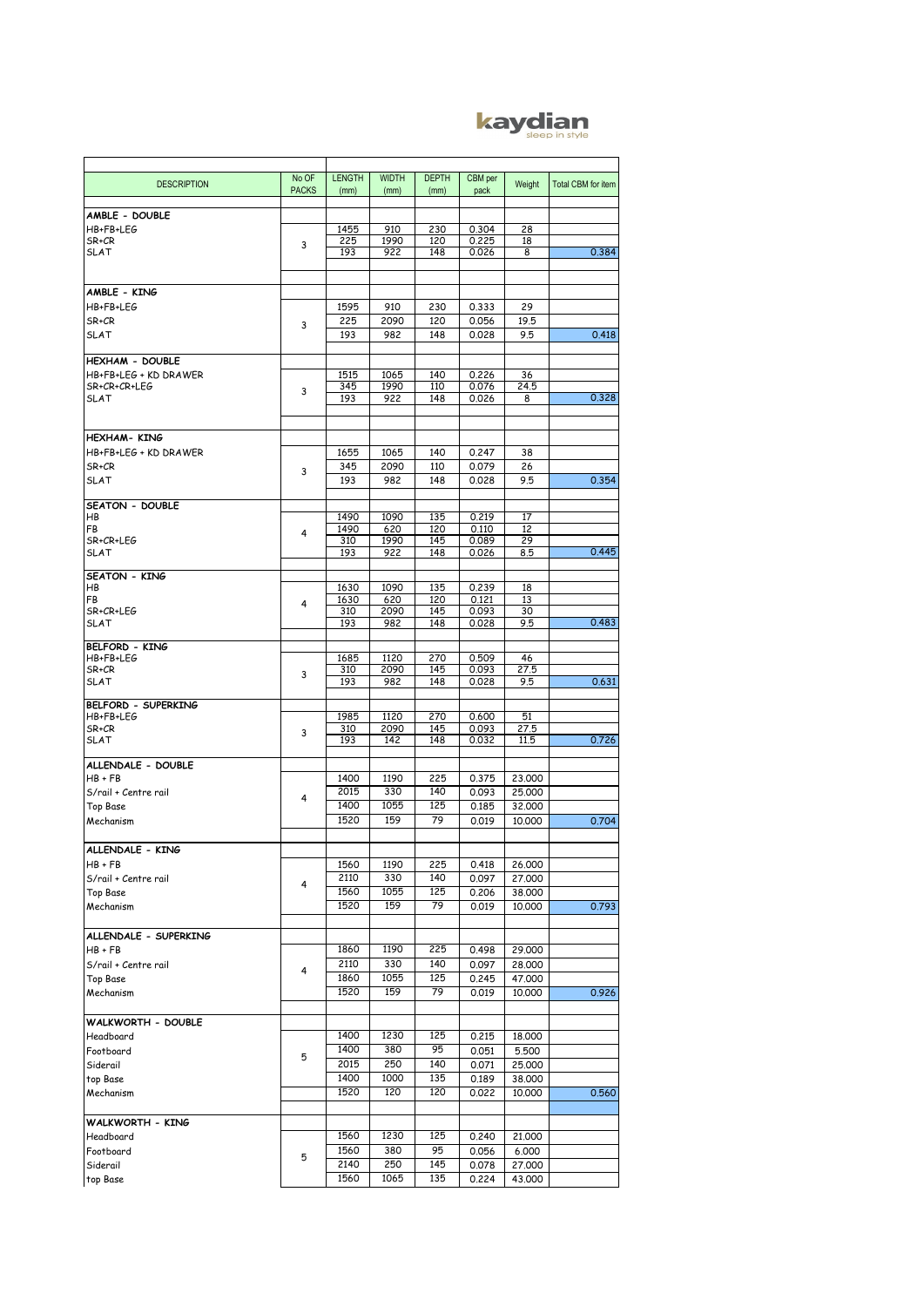|                                | No OF<br><b>PACKS</b> | <b>LENGTH</b><br>(mm) | <b>WIDTH</b><br>(mm) | <b>DEPTH</b><br>(mm) | CBM per<br>pack | Weight           | <b>Total CBM for item</b> |
|--------------------------------|-----------------------|-----------------------|----------------------|----------------------|-----------------|------------------|---------------------------|
| Mechanism                      |                       | 1520                  | 120                  | 120                  | 0.022           | 10,000           | 0.640                     |
| WALKWORTH - SUPERKING          |                       |                       |                      |                      |                 |                  |                           |
| Headboard                      |                       | 1860                  | 1230                 | 125                  | 0.286           | 26,000           |                           |
| Footboard                      |                       | 1860                  | 380                  | 95                   | 0.067           | 7.000            |                           |
| Siderail                       | 5                     | 2140                  | 250                  | 145                  |                 |                  |                           |
|                                |                       |                       |                      |                      | 0.078           | 29,000           |                           |
| top Base                       |                       | 1860                  | 1065                 | 135                  | 0.267           | 50,000           |                           |
| Mechanism                      |                       | 1520                  | 120                  | 120                  | 0.022           | 10,000           | 0.744                     |
| <b>BAMBURGH - DOUBLE</b>       |                       |                       |                      |                      |                 |                  |                           |
| HB                             |                       | 1500                  | 1000                 | 290                  | 0.435           | 27.000           |                           |
| FB                             |                       | 1500                  | 490                  | 180                  | 0.132           | 16,000           |                           |
| SR                             | 5                     | 1995                  | 340                  | 140                  | 0.095           | 23,500           |                           |
| Legs                           |                       | 320                   | 320                  | 130                  | 0.013           | 3.500            |                           |
| SL                             |                       | 922                   | 193                  | 148                  | 0.026           | 9.500            | 0.702                     |
|                                |                       |                       |                      |                      |                 |                  |                           |
| <b>BAMBURGH - KING</b>         |                       |                       |                      |                      |                 |                  |                           |
| HB                             |                       | 1640                  | 1000                 | 290                  | 0.476           | 29,000           |                           |
| FB                             |                       | 1640                  | 490                  | 180                  | 0.145           | 21,000           |                           |
| SR                             | 5                     | 2095                  | 340                  | 140                  | 0.100           | 27,000           |                           |
| Legs                           |                       | 320                   | 320                  | 130                  | 0.013           | 3,500            |                           |
| <b>SL</b>                      |                       | 982                   | 193                  | 148                  | 0.028           | 10.500           | 0.761                     |
|                                |                       |                       |                      |                      |                 |                  |                           |
| <b>BAMBURGH - SUPERKING</b>    |                       | 1940                  | 1000                 | 290                  |                 |                  |                           |
| HB                             |                       |                       |                      |                      | 0.563           | 33,000           |                           |
| FB                             |                       | 1940                  | 490                  | 180                  | 0.171           | 22,000           |                           |
| SR                             | 5                     | 2095                  | 340                  | 140                  | 0.100           | 27,000           |                           |
| Legs                           |                       | 320                   | 320                  | 130                  | 0.013           | 3.500            |                           |
| <b>SL</b>                      |                       | 1142                  | 193                  | 148                  | 0.033           | 11,500           | 0.879                     |
| <b>BEDSIDE (2 DRAWER)</b>      | $\mathbf{1}$          | 495                   | 485                  | 485                  | 0.116           | 22,500           |                           |
|                                |                       |                       |                      |                      |                 |                  | 0.231                     |
| STANTON - KING                 |                       |                       |                      |                      |                 |                  |                           |
| Headboard                      |                       | 1630                  | 1260                 | 225                  | 0.462           | 32,000           |                           |
| Footboard+Mech                 |                       | 1630                  | 840                  | 255                  | 0.349           | 55,000           |                           |
| Siderail                       | 5                     | 2090                  | 310                  | 145                  | 0.094           | 27,000           |                           |
| <b>KD</b> Drawer               |                       | 1125                  | 310                  | 50                   | 0.017           | 21,000           |                           |
| Slats                          |                       | 982                   | 193                  | 148                  | 0.028           | 10,500           |                           |
|                                |                       |                       |                      |                      |                 |                  | 0.968                     |
| STANTON - SUPERKING            |                       |                       |                      |                      |                 |                  |                           |
| Headboard                      |                       | 1930                  | 840                  | 255                  | 0.413           | 37,000           |                           |
| Footboard+Mech                 | 5                     | 1930                  | 840                  | 255                  | 0.413           | 60,000           |                           |
| Siderail                       |                       | 2090                  | 310                  | 145                  | 0.094           | 26,000           |                           |
| <b>KD</b> Drawer               |                       | 1125                  | 310                  | 50                   | 0.017           | 21,000           |                           |
| Slats                          |                       | 1142                  | 193                  | 148                  | 0.033           | 11,500           |                           |
|                                |                       |                       |                      |                      |                 |                  | 1,121                     |
|                                |                       | 1500                  | 1260                 | 150                  |                 | 19,000           |                           |
| NEW BOWBURN TV BED - DOUBLE    |                       |                       |                      |                      | 0.284           |                  |                           |
| HB                             |                       |                       |                      |                      |                 |                  |                           |
| FB + MECHANISM                 |                       | 1500                  | 840                  | 255                  | 0.321           | 42,000           |                           |
| <b>SR</b>                      | 5                     | 1990                  | 310                  | 145                  | 0.089           | 35,000           |                           |
| <b>SL</b>                      |                       | 922                   | 193                  | 148                  | 0.026           | 9.000            |                           |
| <b>SHELF</b>                   |                       | 1125                  | 610                  | 50                   | 0.034           | 21,000           | 0.755                     |
| NEW BOWBURN TV BED - KING      |                       |                       |                      |                      |                 |                  |                           |
|                                |                       | 1630                  | 1260                 | 150                  |                 | 21,000           |                           |
| HB                             |                       |                       |                      |                      | 0.308           |                  |                           |
| FB + MECHANISM                 |                       | 1630                  | 840                  | 255                  | 0.349           | 53,000           |                           |
| SR                             | 5                     | 2090                  | 310                  | 145                  | 0.094           | 38,000           |                           |
| <b>SL</b>                      |                       | 982                   | 193                  | 148                  | 0.028           | 10,500           |                           |
| <b>SHELF</b>                   |                       | 1125                  | 610                  | 50                   | 0.034           | 21,000           | 0.814                     |
| NEW BOWBURN TV BED - SUPERKING |                       |                       |                      |                      |                 |                  |                           |
| <b>HB</b>                      |                       | 1930                  | 1260                 | 150                  | 0.365           | 23,000           |                           |
| FB + MECHANISM                 |                       | 1930                  | 840                  | 255                  | 0.413           | 60,000           |                           |
| <b>SR</b>                      | 5                     | 2090                  | 310                  | 145                  | 0.094           | 38,000           |                           |
|                                |                       |                       |                      |                      |                 |                  |                           |
| SL<br><b>SHELF</b>             |                       | 1142<br>1125          | 193<br>610           | 148<br>50            | 0.033<br>0.034  | 11,500<br>21,000 |                           |
|                                |                       |                       |                      |                      |                 |                  | 0.939                     |
| WYNN - DOUBLE                  |                       |                       |                      |                      |                 |                  |                           |
| HB+LEG+KD DRAWER               |                       | 1490                  | 1210                 | 210                  | 0.378           | 32               |                           |
| FB+MECH+LEG(200P)              |                       | 1490                  | 880                  | 190                  | 0.249           | 49               |                           |
| SR+CENTRERAIL                  | 4                     | 1990                  | 390                  | 145                  | 0.112           | 28               |                           |